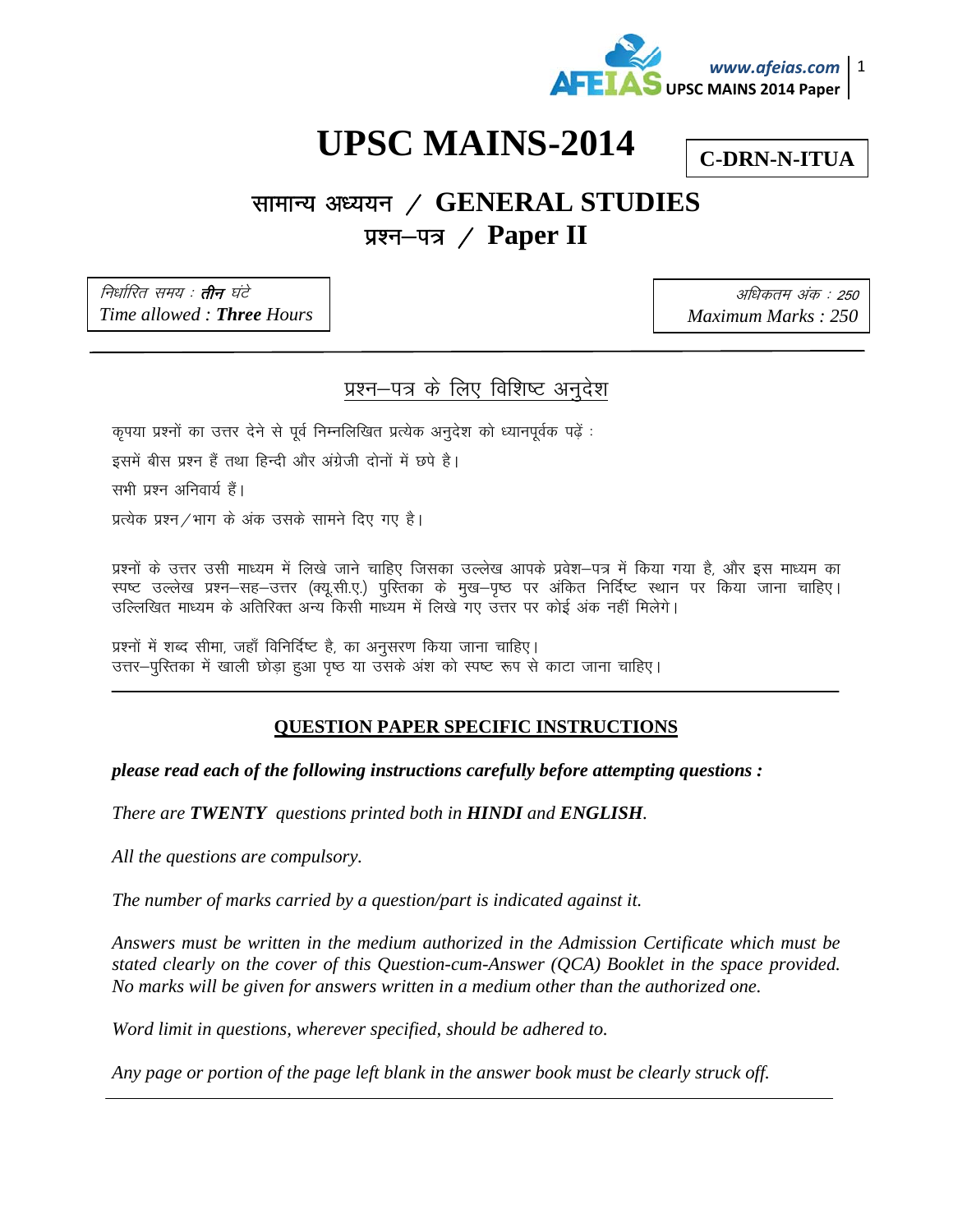

प्रश्नों के उत्तर 200 शब्दों से अधिक नहीं होना चाहिए। शब्द–विस्तार की अपेक्षा प्रश्नोत्तर की अन्तर्वस्तु अधिक महत्वपूर्ण है। सभी प्रश्नों के अंक समान हैं।

#### **Answer the questions in NOT MORE THAN 200 words each. Contents of the answer is more important than its length. All questions carry equal marks.** 12<sup>1</sup>/2×20=250

**Q.1.** आधारिक संरचना' के सिद्धांत से प्रारंभ करते हुए, न्यायपालिका ने यह सुनिश्चित करने के लिए कि भारत एक उन्नतिशील लोकतंत्र के रूप में विकसित करे, एक उच्चतः अग्रलक्षी (प्रोऐक्टिव) भूमिका निभाई है। इस कथन के प्रकाश में, लोकतंत्र के आदर्शो की प्राप्ति के लिए, हाल के समय में 'न्यायिक सक्रियतावाद' द्वारा निभाई भूमिका का मूल्यांकन कीजिये।

Starting from inventing the 'basic structure' doctrine, the judiciary has played a highly proactive role in ensuring that India develops into a thriving democracy. In light of the statement, evaluate the role played by judicial activism in achieving the ideals of democracy. 12½

 $0.2$ . यद्यपि परिसंघीय सिद्धांत हमारे संविधान में प्रबल है और वह सिद्धांत संविधान के आधारिक अभिलक्षणों में से एक है, परंतु यह भी इतना ही सत्य है कि भारतीय संविधान के अधीन परिसंघवाद की संकल्पना के विरोध में है। चर्चा कीजिये।

Though the federal principle is dominant in our Constitution and that principle is one of its basic features, but it is equally true that federalism under the Indian Constitution leans in favour of a strong Centre, a feature that militates against the concept of strong federalism. Discuss. 12½

 $Q.3$ . संसद और उसके सदस्यों की शक्तियां, विशेषाधिकार और उन्मूक्तियां (इम्यूनिटीज), जैसे कि वे संविधान की धारा 105 में परिकल्पित हैं, अनेकों असंहिताबद्ध (अन–कोडिफाइड) और अ–परिगणित विशेषाधिकारों के जारी रहने का स्थान खाली छोड देती हैं। संसदीय विशेषाधिकारों के विधिक संहिताकरण की अनुपस्थिति के कारणों का आकलन कीजिये। इस समस्या का क्या समाधान निकाला जा सकता है ?

The 'Powers, Privileges and Immunities of Parliament and its Members' as envisaged in Article 105 of the Constitution leave room for a large number of un-codified and unenumerated privileges to continue. Assess the reasons for the absence of legal codification of the 'parliamentary privileges'. How can this problem be addressed? 12½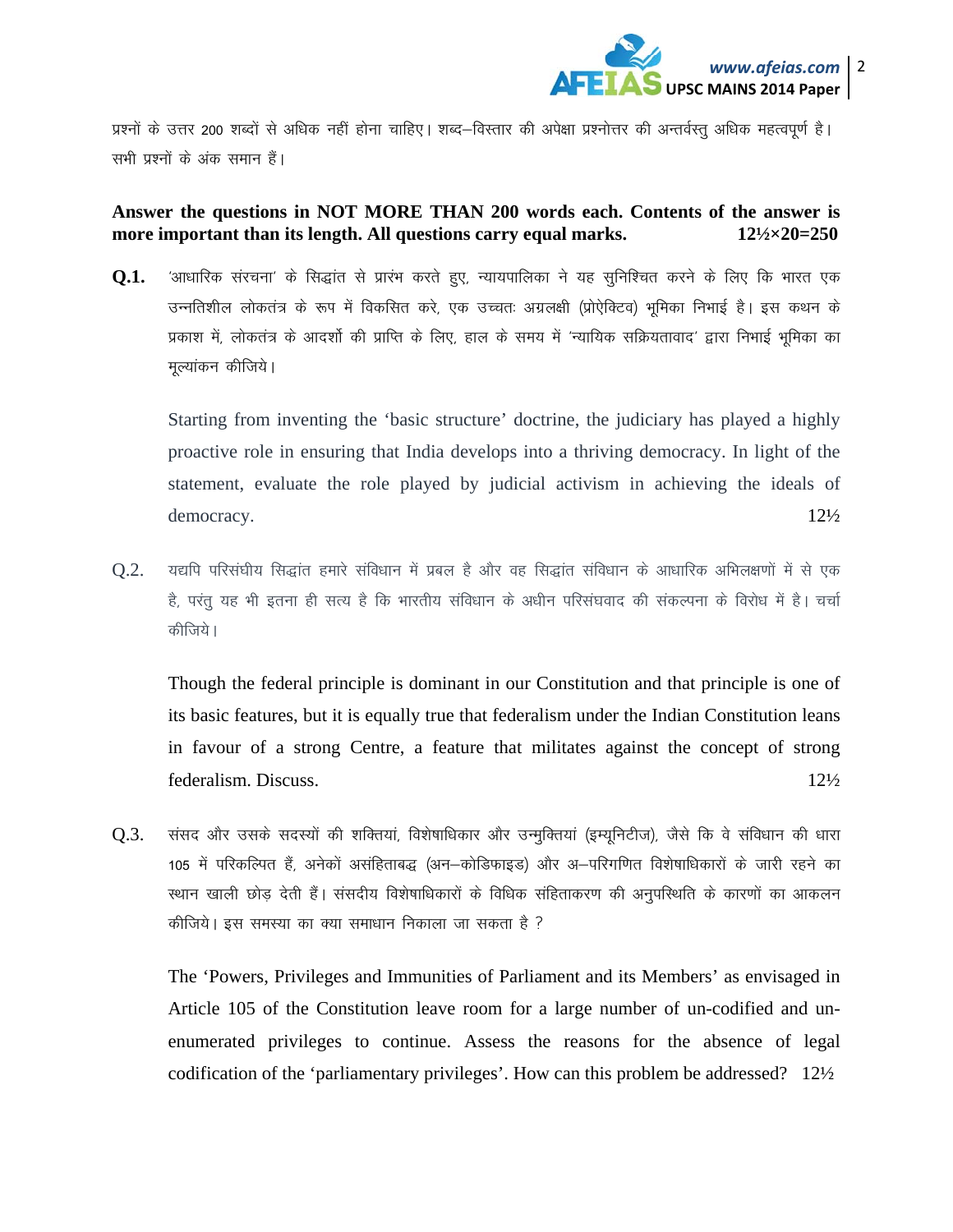

 $Q.4$ . आप 'वाक और अभिव्यक्ति स्वातंत्र्य' संकल्पना से क्या समझते हैं ? क्या इसकी परिधि में घृणा वाक भी आता है ? भारत में फिल्में अभिव्यक्ति के अन्य रूपों से तनिक भिन्न स्तर पर क्यों हैं ? चर्चा कीजिये।

What do you understand by the concept "freedom of speech and expression"? Does it cover hate speech also? Why do the films in India stand on a slightly different plane from other forms of expression? Discuss. 12½

 $Q.5$ . मृत्यू दंडादेशों के लघूकरण में राष्ट्रपति के विलंब के उदाहरण न्याय प्रत्याख्यान (डिनायल) के रूप में लोक वाद–विवाद के अधीन आए हैं। क्या राष्ट्रपति द्वारा ऐसी याचिकाओं को स्वीकार करने /अस्वीकार करने के लिए एक समय सीमा का विशेष रूप से उल्लेख किया जाना चाहिए ? विश्लेषण कीजिये।

Instances of President's delay in commuting death sentences has come under public debate as denial of justice. Should there be a time limit specified for the President to accept/reject such petitions? Analyse. 12½

 $0.6$ . मंत्रिमंडल का आकार उतना होना चाहिए कि जितना सरकारी कार्य सही ठहराता हो और उसको उतना बड़ा होना चाहिए कि जितने को प्रधानमंत्री एक टीम के रूप में संचालन कर सकता हो। उसके बाद सरकार की दक्षता किस सीमा तक मंत्रिमंडल के आकार से प्रतिलोमतः संबंधित है ? चर्चा कीजिये।

 The size of the cabinet should be as big as governmental work justifies and as big as the Prime Minister can manage as a team. How far is the efficacy of a government then inversely related to the size of the cabinet ? Discuss.  $12\frac{1}{2}\sqrt{2}$ 

 $Q.7$ . यद्यपि 100 प्रतिशत विदेशी प्रत्यक्ष निवेश (एफ.डी.आई.) पहले से व्यापार प्रकाशन और सामान्य मनोरंजन चैनल जैसे समाचार-इतर मीडिया में अनुमत है, तथापि सरकार काफी कुछ समय से समाचार मीडिया में वर्धित एफ.डी.आई. के प्रस्ताव पर विचार कर रही है। एफ.डी.आई. में बढोतरी क्या अंतर पैदा करेगी ? समालोचनापूर्वक इसके पक्ष—विपक्ष का मूल्यांकन कीजिये।

Though 100 percent FDI is already allowed in non-news media like a trade publication and general entertainment channel, the Government is mulling over the proposal for increased FDI in news media for quite some time. What difference would an increase in FDI make? Critically evaluate the pros and cons. 12½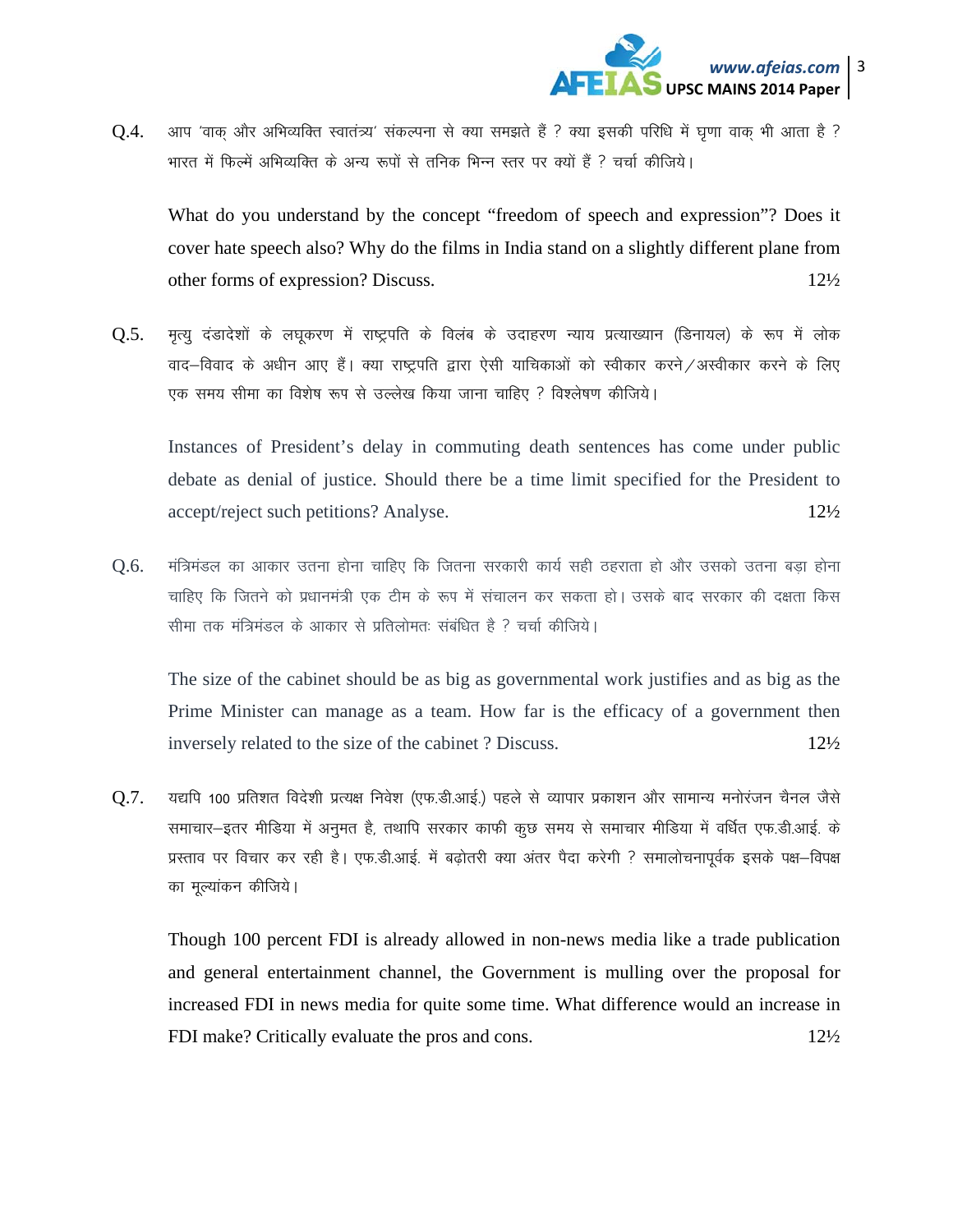

 $\Omega.8.$  किरायों का विनियमन करने के लिए रेल प्रशल्क प्राधिकरण की स्थापना आमदनी–बंधे (कैश स्टैप्ड) भारतीय रेलवे को गैर-लाभकारी मार्गों और सेवाओं को चलाने के दायित्व के लिए सहायिकी (सब्सिडी) मांगने पर मजबूर कर देगी। विद्युत क्षेत्रक के अनुभव को सामने रखते हुए, चर्चा कीजिये कि क्या प्रस्तावित सुधार से उपभोक्ताओं, भारतीय रेलवे या कि निजी कंटेनर प्रचालकों को लाभ होने की आशा है।

The setting up of a Rail Tariff Authority to regulate fares will subject the cash strapped Indian Railways to demand subsidy for obligation to operate non-profitable routes and services. Taking into account the experience in the power sector, discuss if the proposed reform is expected to benefit the consumers, the Indian Railways or the private container operators.  $12\frac{1}{2}$ 

 $Q.9$ . भारत में राष्ट्रीय मानव अधिकार आयोग (एन.एच.आर.सी.) सर्वाधिक प्रभावी तभी हो सकता है, जब इसके कार्यों को सरकार की जवाबदेही को सुनिश्चित करने वाले अन्य यांत्रिकत्वों (मकैनिज्म) का पर्याप्त समर्थन प्राप्त हो। उपरोक्त टिप्पणी के प्रकाश में, मानव अधिकार मानकों की प्रोन्नति करने और उनकी रक्षा करने में, न्यायपालिका और अन्य संस्थाओं के प्रभावी पूरक के तौर पर, एन.एच.आर.सी. की भूमिका का आकलन कीजिये।

 National Human Right Commission (NHRC) in india can be most effective when its tasks are adequately supported by other mechanisms that ensure the accountability of a government. In light of the above observation assess the role of NHRC as an effective complement to the judiciary and other institutions in promoting and protecting human rights standards.  $12\frac{1}{2}$ 

 $Q.10$ . ग्रामीण क्षेत्रों में विकास कार्यक्रमों में भागीदारी की प्रोन्नति करने में स्वावलंबन समूहों (एस.एच.जी.) के प्रवेश को सामाजिक–सांस्कृतिक बाधाओं का सामना करना पड़ रहा है। परीक्षण कीजिये।

The penetration of Self Help Groups (SHGs) in rural areas in promoting participation in development programmes is facing socio-cultural hurdles. Examine. 12½

 $0.11$ . क्या कमजोर और पिछडे समुदायों के लिए आवश्यक सामाजिक संसाधनों को सुरक्षित करने के द्वारा, उनकी उन्नति के लिए सरकारी योजनाएं, शहरी अर्थव्यवस्थाओं में व्यवसायों की स्थापना करने में उनको बहिष्कृत कर देगी हैं ?

Do government's schemes for up-lifting vulnerable and backward communities by protecting required social resources for them, lead to their exclusion in establishing businesses in urban economics? 12½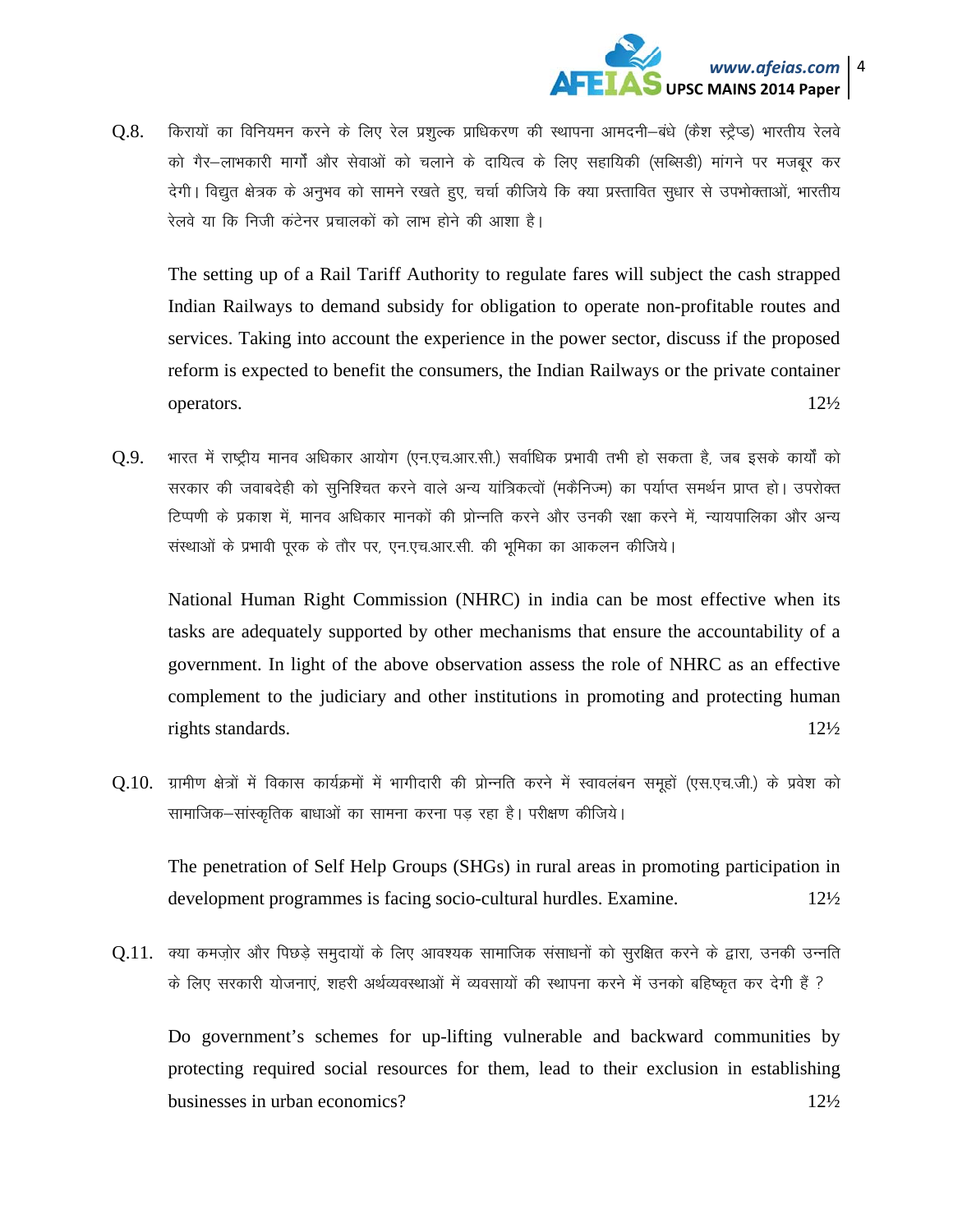

 $Q.12$ . खिलाडी ओलंपिक्स में व्यक्तिगत विजय और देश के गौरव के लिए भाग लेता है; वापसी पर, विजेताओं पर विभिन्न संस्थाओं द्वारा नकद प्रोत्साहनों की बौछार की जाती है। प्रोत्साहन के तौर पर पुरस्कार कार्यविधि के तर्काधार के मुकाबले, राज्य प्रायोजित प्रतिभा खोज और उसके पोषण के गुणावगुण पर चर्चा कीजिये।

An athlete participates in Olympics for personal triumph and nation's glory; victors are showered with cash incentives by various agencies, on their return. Discuss the merit of state sponsored talent hunt and its cultivation as against the rationale of a reward mechanism as encouragement. 12½

 $0.13$ . क्या आई.आई.टी /आई.आई.एम. जैसे प्रमुख संस्थानों को अपनी प्रमुख स्थिति को बनाए रखने की, पाठयक्रमों को डिजाइन करने में अधिक शैक्षिक स्वतंत्रता की और साथ ही छात्रों के चयन की विधाओं / कसौटियों के बारे में स्वयं निर्णय लेने की अनुमति दी जानी चाहिए ? बढ़ती हुई चुनौतियों के प्रकाश में चर्चा कीजिये।

Should the premier institutes like IITs/IIMs be allowed to retain premier status, allowed more academic independence in designing courses and also decide mode/criteria of selection of students. Discuss in light of the growing challenges.  $12\frac{1}{2}\sqrt{\frac{1}{2}}$ 

 $0.14$ . क्या संवर्ग आधारित सिविल सेवा संगठन भारत में धीमे परिवर्तन का कारण रहा है ? समालोचनापूर्वक परीक्षण कीजिये।

 Has the Cadre based Civil Services Organization been the cause of slow change in India ? Critically examine. 12½

 $0.15$ . सरकार की दो समांतर चलाई जा रही योजनाओं, यथा 'आधार कार्ड' और 'राष्ट्रीय जनसंख्या रजिस्टर' (एन.पी.आर.) एक स्वैच्छिक और दूसरी अनिवार्य, ने राष्ट्रीय स्तरों पर वाद—विवादों और मुकदमों को जन्म दिया है। गूणों—अवगूणों के आधार पर चर्चा कीजिए कि क्या दोनों योजनाओं को साथ—साथ चलाना आवश्यक है या नहीं है। इन योजनाओं की विकासात्मक लाभों और न्यायोचित संवृद्धि को प्राप्त करने की संभाव्यता का विश्लेषण कीजिये।

Two parallel run schemes of the Government viz. the Adhaar Card and NPR, one as voluntary and the other as compulsory, have led to debates at national levels and also litigations. On merits, discuss whether or not both schemes need run concurrently. Analyse the potential of the schemes to achieve developmental benefits and equitable growth.  $12\frac{1}{2}$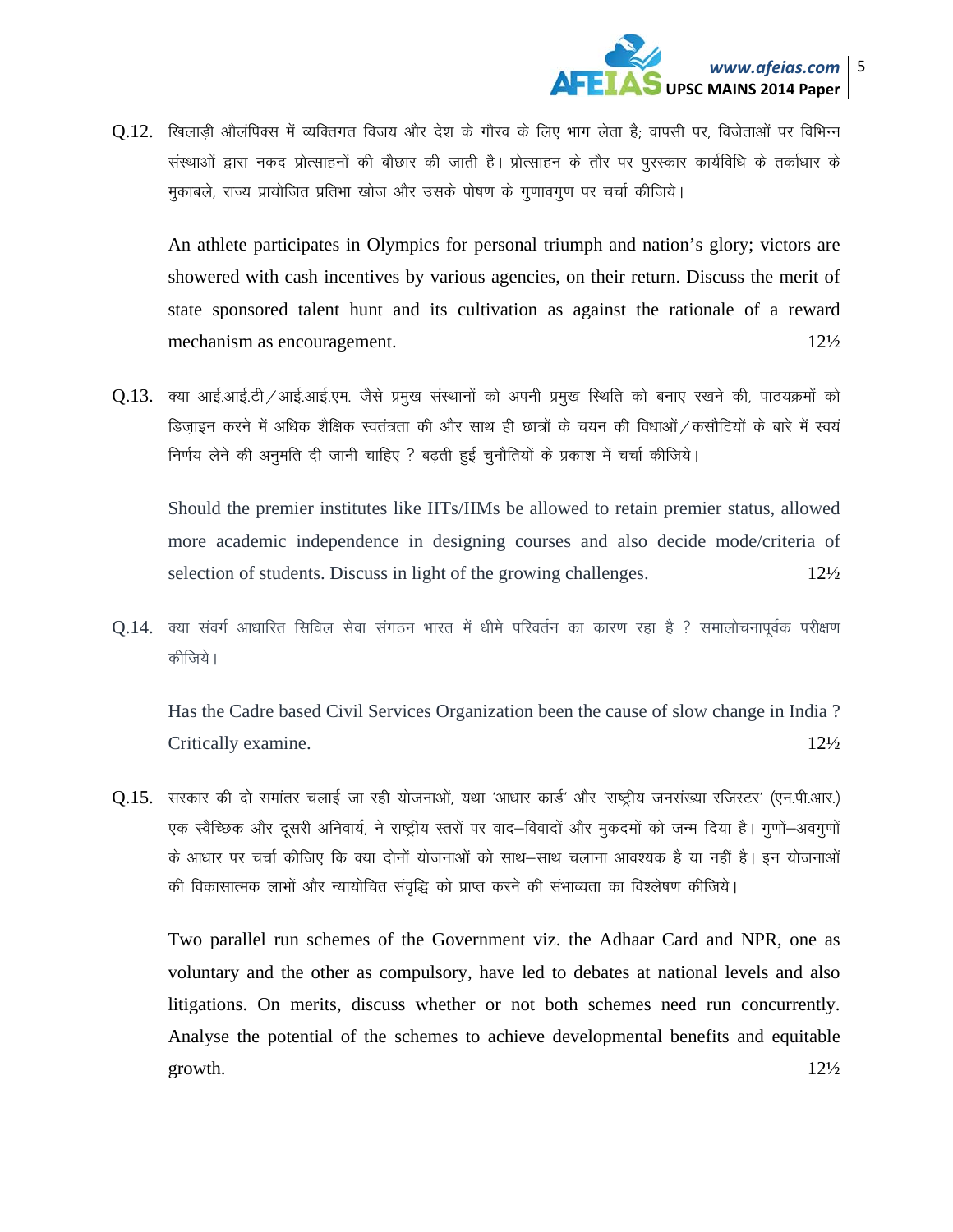

 $0.16$ . दक्षिण चीन सागर के मामले में, समुद्री भूभागीय विवाद और बढता हुआ तनाव समस्त क्षेत्र में नौपरिवहन की और ऊपरी उड़ान की स्वतंत्रता को सुनिश्चित करने के लिये समुद्री सुरक्षा की आवश्यकता की अभिपुष्टि करते है। इस सन्दर्भ में भारत और चीन के बीच द्विपक्षीय मुद्दों पर चर्चा कीजिये।

With respect to the South China sea, maritime territorial disputes and rising tension affirm the need for safeguarding maritime security to ensure freedom of navigation and over flight throughout the region. In this context, discuss the bilateral issues between India and China.  $12\frac{1}{2}$ 

 $0.17$ . सूचना प्रौद्योगिकी समझौतों (ITA) का उद्देश्य हस्ताक्षरकर्ताओं द्वारा सूचना प्रौद्योगिकी उत्पादों पर सभी करो और प्रशुल्कों को कम करके शुन्य पर लाना है। ऐसे समझौतों का भारत के हितों पर क्या प्रभाव होगा ?

The aim of Information Technology Agreements (ITAs) is to lower all taxes and tariffs on information technology products by signatories to zero. What impact should such agreements have on India's interests?  $12\frac{1}{2}$ 

Q.18. अंतर्राष्ट्रीय निधीयन संस्थाओं में से कुछ की आर्थिक भागीदारी के लिए विशेष शर्तें होती हैं, जो शर्त लगाती हैं कि उपस्कर के स्रोतन के लिए इस्तेमाल किया जाने वाला सहायता का एक बड़ा भाग, अग्रणी देशों से उपस्कर स्रोतन के लिए इस्तेमाल किया जाएगा। ऐसी शर्तों के गुणों—अवगुणों पर चर्चा कीजिए और क्या भारतीय संदर्भ में ऐसी शर्तों को स्वीकार न करने की एक मजबूत स्थिति विद्यमान है।

Some of the International funding agencies have special terms for economic participation stipulating a substantial component of the aid to be used for sourcing equipment from the leading countries. Discuss on merits of such terms and if, there exists a strong case not to accept such conditions in the Indian context.  $12\frac{1}{2}$ 

 $0.19$ . भारत ने हाल ही में "नव विकास बैंक" (NDB) और साथ ही "एशियाई आधारिक संरचना निवेश बैंक" (AIIB) के संस्थापक सदस्य बनने के लिये हस्ताक्षर किये हैं। इन दो बैंकों की भुमिकाएं एक दूसरे से किस प्रकार भिन्न होंगी? भारत के लिये इन दो बैंकों के रणनीतिक महत्व पर चर्चा कीजिये।

India has recently signed to become founding a New Development Bank (NDB) and also the Asian Infrastructure Investment Bank (AIIB). How will the role of the two Banks be different? Discuss the significance of these two Banks for India.  $12\frac{1}{2}$